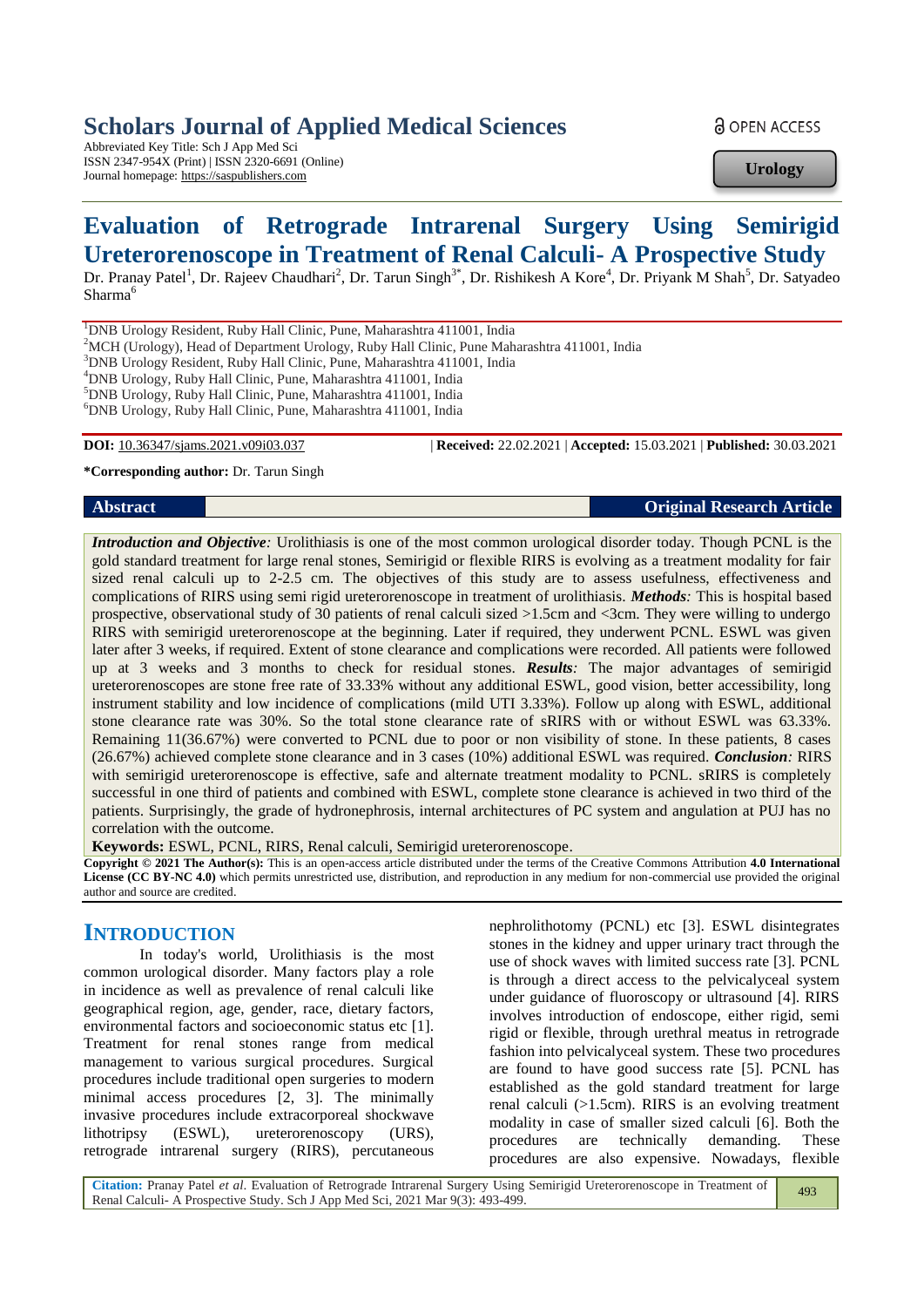ureterorenoscopes are most commonly used for RIRS. The major advantages of flexible ureterorenoscopes are better success rate, better stone free rate, fair vision, better accessibility and low incidence of complications. The disadvantages include longer operative time, more incidence of postoperative fever, septicemia, high cost to the patients, need of more expertise, lack of long durability of the equipment etc [7-11]. In such circumstances, sRIRS can prove to be beneficial in treatment of renal calculi.

In our study, we are going to assess usefulness and effectiveness of sRIRS, in treatment of renal calculi. Effectiveness of this method will be studied in terms of stone clearance rate, operative time, duration of stay, incidence of complications, anatomy of pelvicalyceal system, associated problems of the pelviureteric junction, dilatation of pelvis or ureter, stone factors (size, shape, volume, density and composition of stone), clearance of the stone, associated postoperative complications and treatment for residual calculi if any.

## **MATERIALS AND METHODS**

This was a hospital based prospective, observational study in which total 30 patients of renal calculi were selected. At the beginning of surgery, they were willing to undergo RIRS with semirigid ureterorenoscope first. Later if required, they underwent PCNL. They were assessed after 3 weeks post operatively. ESWL was given for residual calculi after 3 weeks. Study was conducted during March 2016 to June 2018 after ethical permission of institutional ethical committee.

Inclusion criteria for study participants was patients with diagnosis of renal calculi of size more than 1.5 cm and less than 3.0 cm. Exclusion criteria were patients with calculi located at other than renal pelvis and upper calyx, calculi size less than 1.5 cm or more than 3.0 cm and patients with age <18 years.

The study population comprised of patients with renal calculi was conducted in department of urology, Ruby Hall Clinic, Pune, Maharashtra. The patients who were diagnosed with renal calculi, were subjected to radiological studies including plain X-ray KUB, ultrasonography (USG) of abdomen and pelvis, intravenous pyelography (IVP) or CT Urography. DTPA renal scan was done as and when required. The facts studied include associated PUJ problems like narrow PUJ or kink, angle of calyces with ureter, renal pelvis being intrarenal or extra renal, dilated or not dilated renal pelvis, associated hydroureter present or not and stone indices like number, size, volume, shape and density in terms of Hounsfield units (HU). Stone volume (in cubic millimetres) was calculated using formula (Volume=0.523 X Length X Width X Height of

stone in millimetres) [12]. All the routine investigations and pre-anaesthetic checkup was done. Written informed consent had been taken from all the patients. Total 30 patients were included in the study, who had undergone sRIRS or PCNL after non visualization of stone in sRIRS. Fragmentation was not initiated in sRIRS if PCNL was planned.

Under proper anaesthesia, a terumo guidewire of size 0.035 inch is put in the ureter to allow safe passage of a 6/10F Nottingham ureteric dilator to achieve ureteric dilatation. Retrograde pyelography (RGP) was done first during procedure and findings were noted. Depending on RGP & IVP / CT Urography images, angle formed by each calyx with ureter was studied. Before sRIRS, Inj.Hyoscine Butylbromide 20 mg was given IV. The ureteric dilatation was done up to 10f over a guide wire up to PUJ. RIRS was done with Richard Wolfe 6.5-8.5F, 5º semirigid ureterorenoscope .The stone is visible or not, complete or partial, its percentage of visibility was recorded. Perioperative findings such as size, number, nature and location of stone were recorded. Calculi were fragmented by holmium-yttrium-aluminium-garnet (Ho:YAG) laser (Sphinx Jr., LISA lasers, USA) using a  $365\mu / 550 \mu$ laser fibre. The energy and frequency settings were adjusted as required. To improve visualization & fragmentation, flank hand manipulation was used by Assistant. After the satisfactory fragmentation, fluoroscopy is done to look for residual stones, if any. At the end, a 6F/26cm DJ stent is placed in the ureter in all the patients. Extent of stone clearance is recorded as complete or partial. Complications, if any, are noted and treated accordingly. In cases of failed sRIRS or poor visibility of stone, standard PCNL with pneumolithotripsy was done at the same time, if no intraoperative problem during sRIRS.

All the patients were followed up at 3 weeks postoperatively and 3 months after stent removal. At each follow up, a plain X-ray KUB and USG of abdomen and pelvis were done to look for any residual calculi. Patients with fragments of size 3mm or less were considered as complete clearance. For any residual stones at 3 weeks, ESWL was given as and when required. Number of ESWL sessions required werenoted. The DJ stent was removed when both X-ray KUB and USG of abdomen and pelvis suggested complete stone clearance. The various findings noted were- success rate of sRIRS in terms of fragmentation rate, stone free rate, duration of surgery, incidence of complications and length of hospitalization. All the data collected from above observations was entered in a prescribed Data collection form for each patient and is tabulated in worksheet. The entire statistical analysis was performed using Statistical Package for Social Sciences (SPSS version 17.0, Chicago, IL) for MS Windows.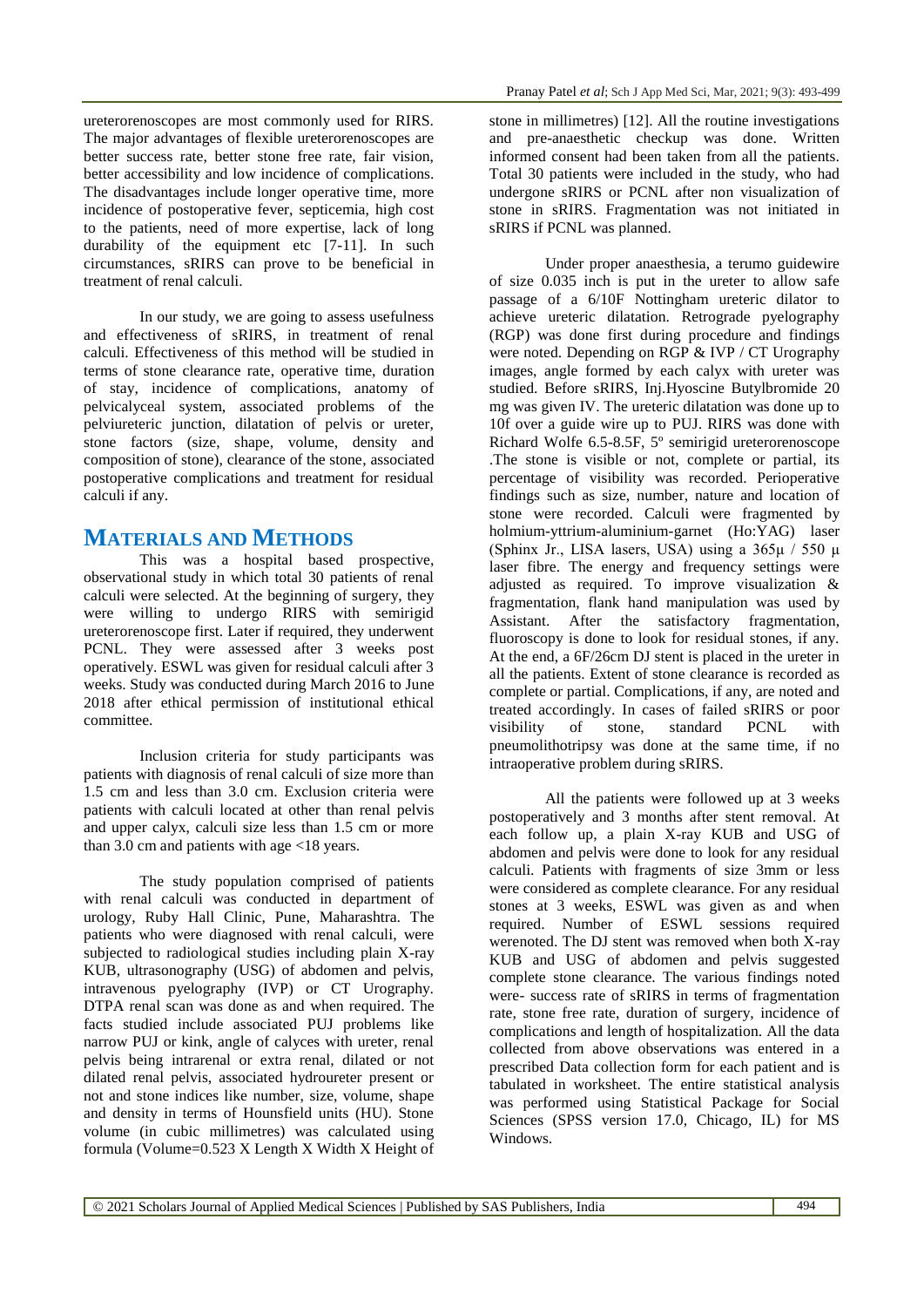## **RESULTS**

| Table-1              |                    |                          |  |
|----------------------|--------------------|--------------------------|--|
| <b>Variables</b>     |                    | <b>Number (Total=30)</b> |  |
| Gender               | Male               | 19                       |  |
|                      | Female             | 11                       |  |
|                      | 18-30              | 3                        |  |
|                      | $31 - 40$          | $\overline{7}$           |  |
| Age                  | $41 - 50$          | 10                       |  |
|                      | $51 - 60$          | 5                        |  |
|                      | 61-70              | 3                        |  |
|                      | >70                | $\overline{2}$           |  |
| Pelvis               | Intrarenal         | 28                       |  |
|                      | Extra renal        | $\overline{2}$           |  |
|                      | 100% (complete)    | 12                       |  |
| Extent of visibility | 80 to 90%          | $\overline{2}$           |  |
| Of stone             | 60 to 70%          | 3                        |  |
|                      | 30 to 50%          | $\overline{2}$           |  |
|                      | 10 to 20%          | 3                        |  |
|                      | 0% (no visibility) | 8                        |  |
|                      | <b>Right Srirs</b> | 8                        |  |
| Procedure Done       | Left sRIRS         | 11                       |  |
|                      | <b>Right PCNL</b>  | 7                        |  |
|                      | Left PCNL          | $\overline{4}$           |  |
|                      | No complications   | 27                       |  |
| Complications        | Hemorrhage         | $\overline{2}$           |  |
|                      | <b>UTI</b>         | $\mathbf{1}$             |  |

Table-1 shows that urolithiasis had been more common in males 19 (63.33%) patients than females with 11 (36.67%) patients. Age group of 41-50 years had maximum number of patients with urolithiasis, Intrarenal pelvis was the most common type of anatomy in 28 (93.33%) of patients in this group. Stone was completely visible in 12 patients (40%), partially visible

in 7 patients (23.33%) and not visible in 8 patients (26.66%). In 19 (63.33%) patients, sRIRS was done with or without ESWL and in 11 (36.67%) patients it was converted to PCNL. No major complication was seen except in 1 patient who had undergone sRIRS, had mild UTI and 2 patients who had PCNL required blood transfusion for hemorrhage.

| Table-2                  |           |            |               |
|--------------------------|-----------|------------|---------------|
|                          |           | <b>USG</b> | <b>IVU/CT</b> |
| Size of calculus         | 15-20     | 15         | 12            |
| $(in \, mm)$             | $21 - 25$ | 8          | 9             |
|                          | $26 - 30$ |            | 9             |
| Extent of hydronephrosis | Grade 0   | 7          |               |
|                          | Grade 1   | 16         | 12            |
|                          | Grade 2   |            |               |
|                          | Grade 3   | 6          |               |

In Table-2, On Ultrasonography (USG) maximum 15 patients had stone size between 15-20 mm followed by 8 patients in 21-25 mm range. In 7 patients stone size was between 26-30 mm. On IVU/CT scan findings, there was slight variation with 12 patients

having size of 15-20 mm & 9 patients having the stone size of 21-25 mm.9 patients had 26-30 mm size stone on IVP/CT Urography. Grade 1 was the most common grade of hydronephrosis according to both USG and IVU or CT scan in 16 and 12 patients.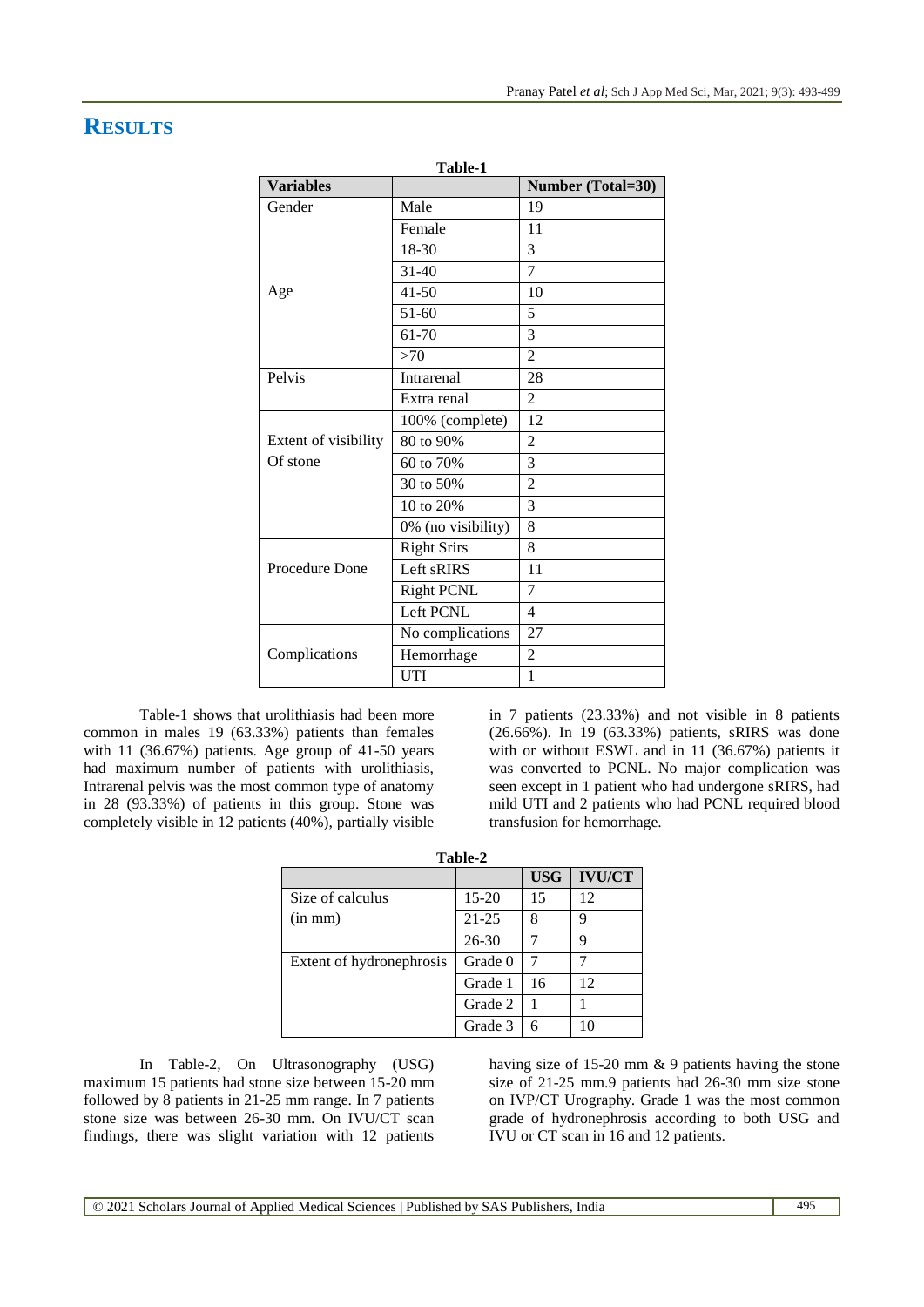| Table-3               |           |    |  |  |
|-----------------------|-----------|----|--|--|
| Stone volume (in cmm) | <1000     | 3  |  |  |
|                       | 1001-2000 | 9  |  |  |
|                       | 2001-3000 | 13 |  |  |
|                       | 3001-4000 |    |  |  |
|                       | 4001-5000 |    |  |  |
|                       | 401-800   | 10 |  |  |
| Stone density (in HU) | 801-1200  | 12 |  |  |
|                       | >1200     |    |  |  |

In Table-3, based on CT Urography findings,12 patients had stone volume ranging from 900 cmm to 2000 cmm. In 17 patients, stone volume was between 2001 to 4000 cmm. In 1 patient it was 4110 cmm.The mean +/- SD of stone volume was 2223.6 +/- 953.1 cmm. Stone density was estimated in Hounsfield units (HU) as per CT scan findingsin allpatients. It

ranged from 250 to 1400 HU. The mean +/- SD density in our study was  $911.3$  +/- 288.7 HU. The immediate postoperative complete stone clearance was achieved in 11 patients of only sRIRS with complete stone clearance rate of 36.66%. In other 8 patients, partial clearance was achieved who needed subsequent ESWL.

| 1 апіс-4                       |                |                |                |
|--------------------------------|----------------|----------------|----------------|
|                                |                | <b>sRIRS</b>   | <b>PCNL</b>    |
| Duration of surgery            | < 60           | 7              | $\theta$       |
| in minutes (as per OT records) | 61-90          | 4              | 0              |
|                                | 91-120         | 7              | $\overline{2}$ |
|                                | 121-150        | 1              | 4              |
|                                | >150           | 0              | 5              |
| Duration of hospital stay      |                | 10             | 0              |
| (in days)                      | $\mathfrak{D}$ | 8              | 0              |
|                                | 3              | 1              | 1              |
|                                | 4              | 0              | 8              |
|                                | >5             | $\Omega$       | $\mathfrak{D}$ |
| No of ESWL sessions required   | 1              | $\overline{2}$ | 1              |
|                                | $\mathfrak{D}$ | 3              | $\mathfrak{D}$ |
|                                | 3              | 4              | 0              |

**Table-4**

Duration of surgery was measured from getting the patient on table to patient shifted from the table at the end of surgery. The mean +/- SD duration of sRIRS surgery in 19 patients in our study was 87.37 +/- 30.52 minutes. In patients in whom PCNL had to be done the mean duration of surgery was 148.18 +/- 20.88 minutes. The overall duration was longer when PCNL was done due to sRIRS in the beginning. Amongst the 19 patients in whom only sRIRS was done, 10 patients were hospitalized for 1 day. In the same group, 8 patients were for2-day admission & 1 patient stayed for 3 days. None of the patient of sRIRS had stay of longer than 3 days.

In 11 patients of PCNL, 8 patients had stay of 4 days, 2 patients of 5 days. Only 1 patient had short stay of 3 days. In patients who underwent sRIRS, the mean +/- SD duration of hospitalization was 1.53 +/- 0.61 days. When PCNL was done the mean +/- SD stay had increased to 4.09 +/- 0.54 days. Total 9 patients of sRIRS had residual calculi for which ESWL was given. A single session of ESWL cleared all fragments in 2 patients. 3 patients of only sRIRS required 2 sessions and 3 sessions were given in 4 patients.

| Table-5                        |                           |             |                            |             |
|--------------------------------|---------------------------|-------------|----------------------------|-------------|
| <b>Follow</b> up               | $1st$ follow up (3 weeks) |             | $2nd$ follow up (3 months) |             |
|                                | <b>sRIRS</b>              | <b>PCNL</b> | <b>sRIRS</b>               | <b>PCNL</b> |
| Residual calculi (>3mm)        | 9                         |             |                            |             |
| Residual calculi $(\leq 3$ mm) |                           |             |                            |             |
| No residual calculi            | 10                        |             | 16                         | 10          |
| Total                          | 19                        |             | 19                         |             |

© 2021 Scholars Journal of Applied Medical Sciences | Published by SAS Publishers, India 496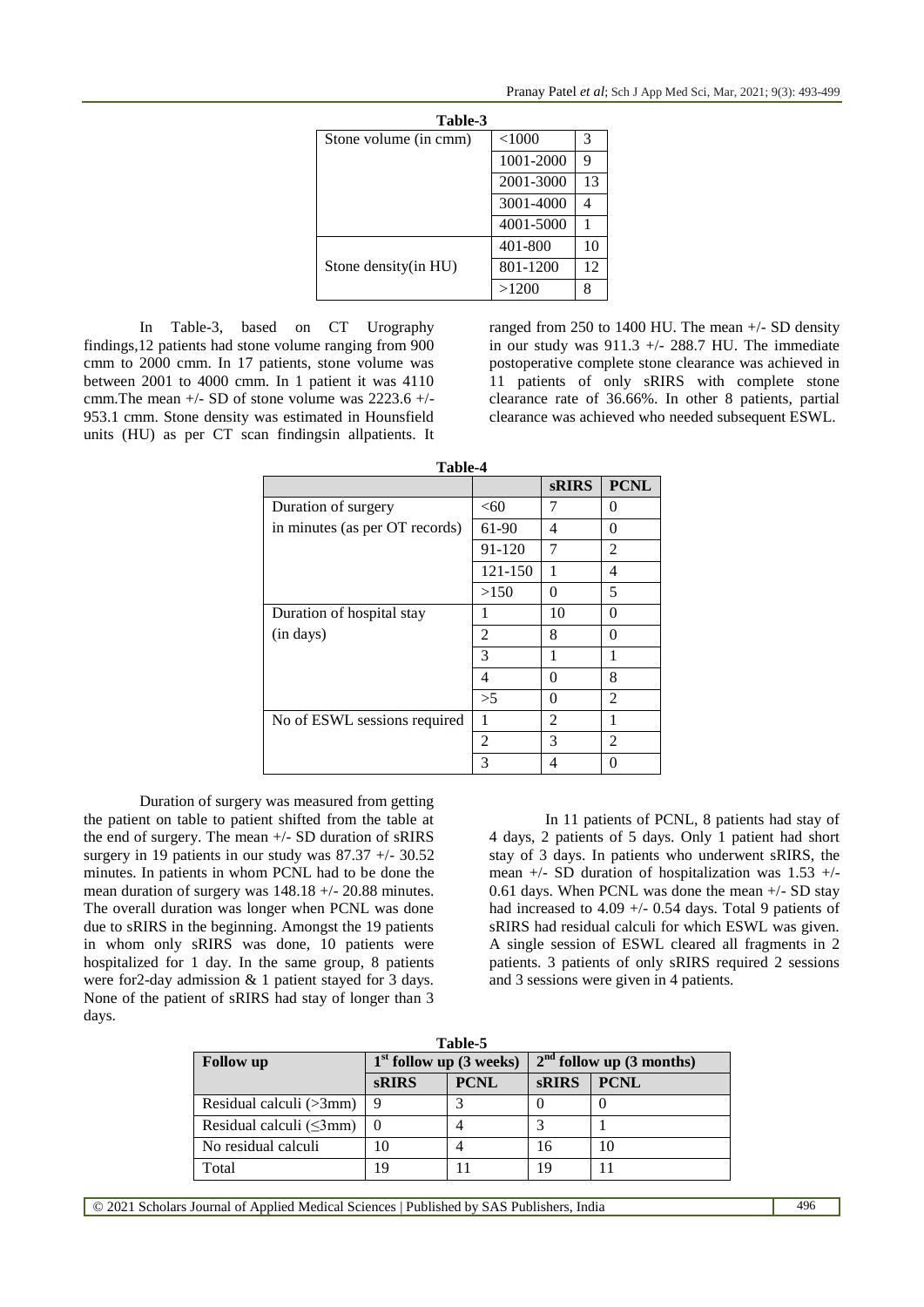As shown in Table-5, out of 19 patients of only sRIRS, 10 patients were completely clear of any residual fragments. Thus, complete stone clearance rate at 1st follow up was 33.33%. 9 patients had residual calculi which required ESWL for complete clearance.

7 patients who underwent PCNL had residual fragments. 3 of this post PCNL group required ESWL since they had residual stones  $> 3$  mm size at 3 weeks follow up visit. 3 patients of sRIRS and 1 patient of PCNL, hadresidual calculi of ≤3mm, respectively at second follow up after 3 months.

## **DISCUSSION**

In our study, the mean age  $+/-$  SD was 47.43 and 13.34 years respectively. The mean age +/- SD in Gokhan Atis *et al*., study was 42.8 +/- 11.5 years [13]. Thus, the age incidence matches with other studies conducted on the same topic. The male to female ratio in our study was 1.78:1 when compared to Gokhan Atis *et al*., ratio of 1:1.78 [12]. In Iraklis C. Mitsogiannis *et al.*, the ratio was 2:3 [13]. The findings of our study have shown a male preponderance which was in contrary to studies by Gokhan Atis *et al*., and Iraklis C. Mitsogiannis *et al*., where they have found female preponderance [12, 13].

In our study, the mean +/- SD size of calculi on ultrasonographic examination was  $21.57$  +/- 5. 1 mm and on CT/IVU it was  $22.13 +/- 4.9$  mm. The mean  $+/-$ SD stone size in Gokhan Atis *et al*., was 15.10 +/- 5.70 mm12. In Piotr Bryniarski *et al*., it was 2.4 +/- 1.1 cms in RIRS group and 24 +/- 8 mm in PCNL group [14]. In Gyoo Hwan Jung *et al*., it was 23.7 +/- 6.4 mm in PCNL group and  $20.0 +/- 4.1$  mm in RIRS group using flexible ureteroscope [15]. The stone sizes are nearly similar in all the studies including our study [12, 14, 15]. The mean grade of hydronephrosis in 16 patients of sRIRS group, was  $2.062$  +/- 1.124. In 7 patients of PCNL group, it was 1.714 +/- 0.951. This difference in grade of hydronephrosis in patients undergoing sRIRS or PCNL was not significant (P value=0.4838). Thus presence or absence of hydronephrosis is of no value to predict the success or failure of sRIRS.

In our study, 28 patients (93.33%) had intrarenal pelvis and 2 patients (6.67%) had extrarenal pelvis. The mean +/- SD of stone volume was 2223.6 +/- 953.1 cmm. In Igor Sorokin et al study, stone volume was in the range of 150.7 to 644.7 cmm. They concluded that the stone volume has large impact on operative time and operative time increases roughly by 2 minutes per 100 cmm increase in stone volume [16]. In study by Gyoo Hwan Jung *et al*., the mean stone volume in PCNL group was 1853.6 +/- 1187.1 cmm. In RIRS group using flexible ureteroscope it was 1491.5 +/- 1384.1 cmm [15]. In our study, the mean +/- SD stone density was 911.3 +/- 288.7 HU where Igor Sorokin *et al*., study, it was 936.4 +/- 343.3 HU. They found that stone density had no significant impact on

operative time [16]. Stone was visible satisfactorily 63.33% in our study. When only edge of the stone was seen, it was declared as <25% of visibility. In 26.67% patients, stone could not be seen at all. In these cases, on CT scan/IVP, it appeared to be a straight and easily accessible preoperatively. The mean visibility was 36.67% in patients in whom PCNL was done. The difference in these values is statistically significant (P value=<0.0001). Thus extent of stone visibility had direct association with success of sRIRS. The stone accessibility rate in Khaled Mursi *et al*., was in 83% of the patients [17]. In the study by Iraklis C. Mitsogiannis *et al*., it was 85% in similar cases [13]. Thus, in our study stone visibility rate was less.

Right sRIRS was done in 15 patients and left sRIRS in 15 patients. Right sRIRS was done satisfactorily in 8 patients. In 7 patients, it failed due to non or poor visualization of stone, in whom PCNL was done. Left sRIRS was done satisfactorily in 11 patients. In 4 patients, it failed, in whom PCNL was done. PCNL was done 8 patients. In a study by Gokhan Atis *et al*., in 13 patients (52%) left side was operated and 12 patients (48%) right side was operated [12]. In study by Piotr Bryniarski *et al*., 14 (43.7%) were right sided and 18 (56.3%) were left sided [14]. In 19 patients (63.33%) we were able to reach the calculi with the semirigid ureteroscope, remaining 11 patients the stone was either not visible /poorly visible or not accessible in whom PCNL was done. Thus, the complete stone clearance rate of 36.66% was achieved, In other 8 patients partial clearance was achieved with mean clearance rate of  $67.5$  +/- 16.69%. These patients had subsequent ESWL for clearance of residual stones. In a study by Gokhan Atis *et al*., on evaluation on 1st postoperative day, clearance was 72%. After 1 month of surgery it was 76% [12]. In Piotr Bryniarski *et al*., on first postoperative day 16 out of 32 patients (50%) had residual fragments while 3 weeks after discharge 8 patients (25%) had residual stones. In their study, PCNL group, 6 out of 32 patients (18.75%) had residual fragments on first postoperative day and after 3 weeks only 2 patients (6.25%) had residual fragments. Thus, the efficacy of PCNL was 82% and 94% on postoperative 1st day and 3 weeks respectively [14]. Iraklis Mitsogiannis *et al*., study, the stone free rate in 17 patients was 70.6% at the 1st postoperative day and  $82.3\%$  after 1 month.<sup>13</sup> The success rate in study of Khaled Mursi *et al*., was 53% [17]. Thus success rate of complete clearance only with sRIRS in our study was 33.33% which was lower than studies by Piotr Bryniarski *et al*., (50%), Khaled Mursi *et al*., (53%), Gokhan Atis *et al*., (72%) and Iraklis C. Mitsogiannis *et al*., (70.6%).

Out of total 30 patients, in 19 or 63.33% of patients, we could reach renal pelvis, visualize and fragment the calculi well. In 11 patients (36.67%) sRIRS could not be done satisfactorily and PCNL had to be done. In Gokhan Atis *et al*., they were able to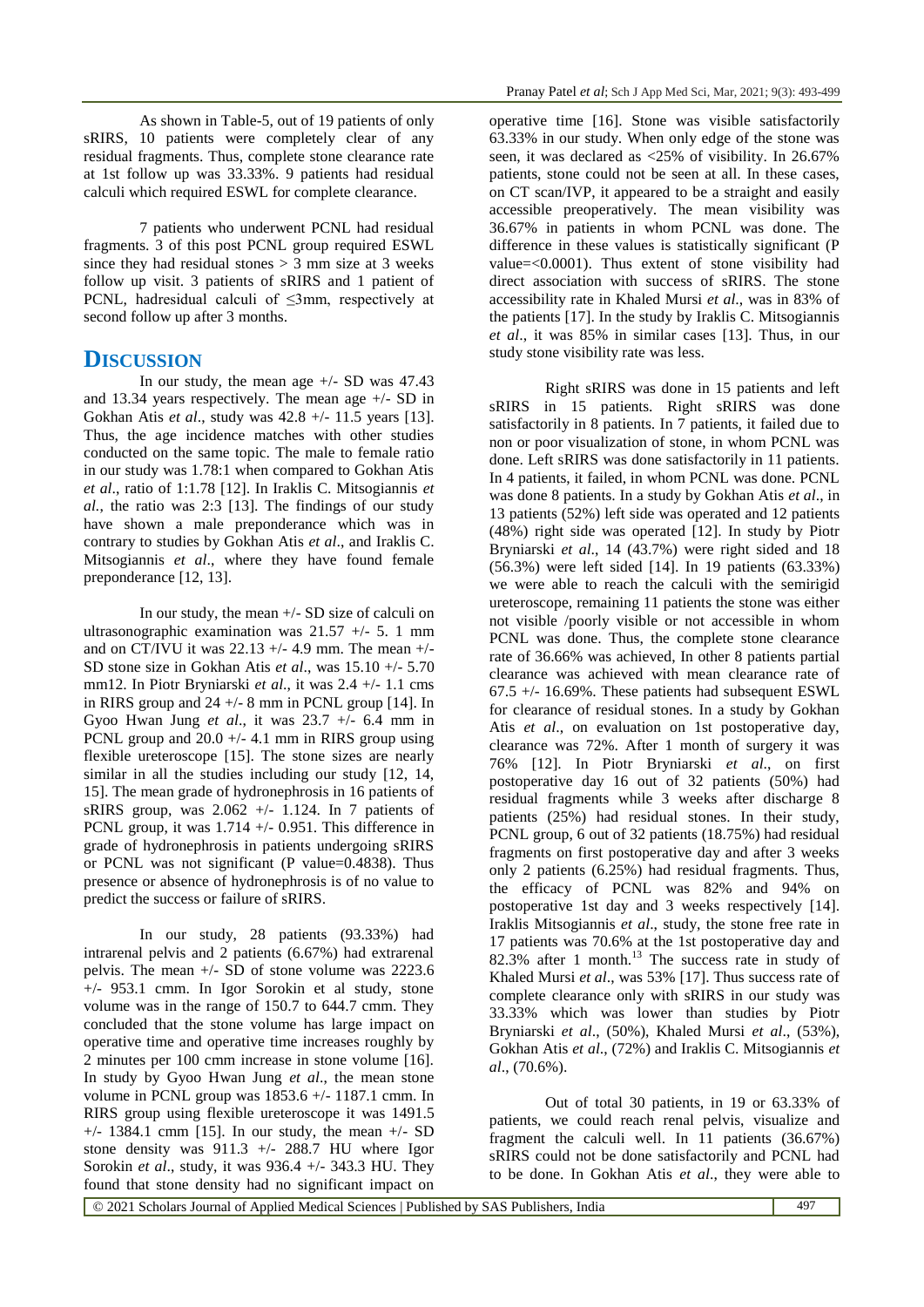fragment the calculi in 53% of patients whereas in 47% they were not able to reach the pelvis or calculi [12]. Iraklis Mitsogiannis *et al*., had failed sRIRS in 3 patients out of 20 [13]. In a study by Khaled Mursi *et al*., 4 out of 15 patients had access failure [17]. The mean +/- SD duration of sRIRS surgery in 19 patients in our study was 87.37 +/- 30.52 minutes. When PCNL was done after failed sRIRS, mean +/- SD duration was 148.18 +/- 20.88 minutes. The mean +/- SD duration in Gokhan Atis *et al*., was 71.9 +/- 17.9 minutes [12]. Piotr Bryniarski *et al*., was 85 +/- 17.2 minutes [14], In study by Iraklis Mitsogiannis *et al*., it was 69.4 min with range of 37.2 to 94.5 min [13]. The surgery duration in our study is slightly more than studies by GokhanAtis *et al*., Piotr Bryniarski *et al.*, and Iraklis C. Mitsogiannis *et al*., since it was measured from getting patient on table to patient shifted from the table.

The mean +/- SD duration of hospitalization was  $1.53 +/- 0.61$  days. With PCNL it increased to  $4.09$ +/-0.54 days compare with semirigid URS, in Gokhan Atis *et al*., it was 1.5 +/- 1.2 days [12], Piotr Bryniarski *et al*., was 6.8 +/- 3.4 days and in PCNL group it was 11.3 +/- 4.4 days [14] and in IraklisMitsogiannis *et al*., it was 1.4 days (Range 1.1-4.3 days) [13]. The duration of hospitalization in our study in sRIRS group was comparable with the studies by Gokhan Atis *et al*., Iraklis C. Mitsogiannis *et al*., and is much less than in study by Piotr Bryniarski *et al*., ESWL was given to 9 patients of sRIRS and in 3 patients of PCNL for residual calculi. It was observed that clearance of residual calculi becomes much easier due to already fragmented stone. Iraklis Mitsogiannis *et al*., required ESWL in 3 patients (17.65%) [13]. The mean numbers of sessions were 1.5. No major complication had occurred in our study. Only 1 patient (3.33%) had mild urinary tract infection. 2 patients (6.67%) with PCNL required blood transfusion. Thus a 3.33% complication rate was observed in our study as compared to 16% in study by Gokhan Atis *et al*., [12]. In study by Piotr Bryniarski *et al*., 1 out of 32 patients (3.1%) required blood transfusion. In their study fever was seen in 8 patients (25%) of sRIRS group and 9 (28.1%) of PCNL group [14]. Iraklis Mitsogiannis *et al*., reported fever in 2 patients (10%) [13]. Thus sRIRS is much safer approach when it is feasible.

The complete stone clearance rate at 1st follow up after 3 weeks was 33.33%. We started ESWL sessions only after assessment at  $1<sup>st</sup>$  follow up. At 1 month follow up, Gokhan Atis *et al*., stone clearance rate was 76% [12] and Iraklis Mitsogiannis *et al*., the stone free rate was 82.3% [13]. As we have used ESWL for residual calculi, we are able to clear the residual fragments in all at the 2nd follow up (after 3 months).Thus the total clearance rate with sRIRS with or without ESWL was 63.33%.

### **CONCLUTION**

sRIRS with or without ESWL is good treatment option for renal calculi, due to long stability of sRIRS. It is a cheap alternative without any significant complications. It is also feasible nowadays due to availability of lasers converting stone into powder for easy clearance. sRIRS is a good alternative to avoid more invasive & technically demanding treatment modality like PCNL. The grade of hydronephrosis, internal architectures of PC system and angulation at PUJ was found to have no significant correlation with the expected visibility & accessibility of stone. Certain technical modifications do help is better visibility and fragmentation during sRIRS. It is completely successful & gives complete stone clearance in two third of the patients when combined with ESWL.

#### **Funding:** No funding sources

**Conflict of interest**: None declared

**Ethical approval**: The study was approved by the Institutional Ethics Committee.

### **REFERENCES**

- 1. Trinchieri A. Epidemiology of urolithiasis: an update. Clin cases Miner bone Metab. 2008 May;5(2):101–6.
- 2. Geavlete P, Georgescu D, NiţĂ G, Mirciulescu V, Cauni V. Complications of 2735 Retrograde Semirigid Ureteroscopy Procedures: A Single-Center Experience. J Endourol. 2006 Mar; 20(3): 179-85.
- 3. Srisubat A, Potisat S, Lojanapiwat B, Setthawong V, Laopaiboon M. Extracorporeal shock wave lithotripsy (ESWL) versus percutaneous nephrolithotomy (PCNL) or retrograde intrarenal surgery (RIRS) for kidney stones (Review). Cochrane Libr. 2014;(11):1–41.
- 4. Lojanapiwat B. The ideal puncture approach for PCNL: Fluoroscopy, ultrasound or endoscopy? Indian J Urol. 2013 Jul;29(3):208–13.
- 5. Chibber P. Retrograde intra-renal surgery: Where are we today? Indian J Urol. 2008 Oct;24(4):509.
- 6. Prabhakar M. Retrograde ureteroscopic intrarenal surgery for large (1.6-3.5 cm) upper ureteric/renal calculus. Indian J Urol. 2010;26(1):46–9.
- 7. Voigt K, de Jong T. How do the three modalities for stone removal (PCNL, URS and ESWL) compare to each other with respect to complication rate, stone-free rate and operation time/ costs? [Internet]. [cited 2016 Oct 18]. p. 1–5. Available from:

[https://www.researchgate.net/publication/2714423](https://www.researchgate.net/publication/271442375_How_do_the_three_modalities_for_stone_removal_PCNL_URS_and_ESWL_compare_to_each_other_with_respect_to_complication_rate_ston) [75\\_How\\_do\\_the\\_three\\_modalities\\_for\\_stone\\_rem](https://www.researchgate.net/publication/271442375_How_do_the_three_modalities_for_stone_removal_PCNL_URS_and_ESWL_compare_to_each_other_with_respect_to_complication_rate_ston) [oval\\_PCNL\\_URS\\_and\\_ESWL\\_compare\\_to\\_each\\_](https://www.researchgate.net/publication/271442375_How_do_the_three_modalities_for_stone_removal_PCNL_URS_and_ESWL_compare_to_each_other_with_respect_to_complication_rate_ston) other with respect to complication rate ston efree\_rate\_and\_operation\_time\_costs